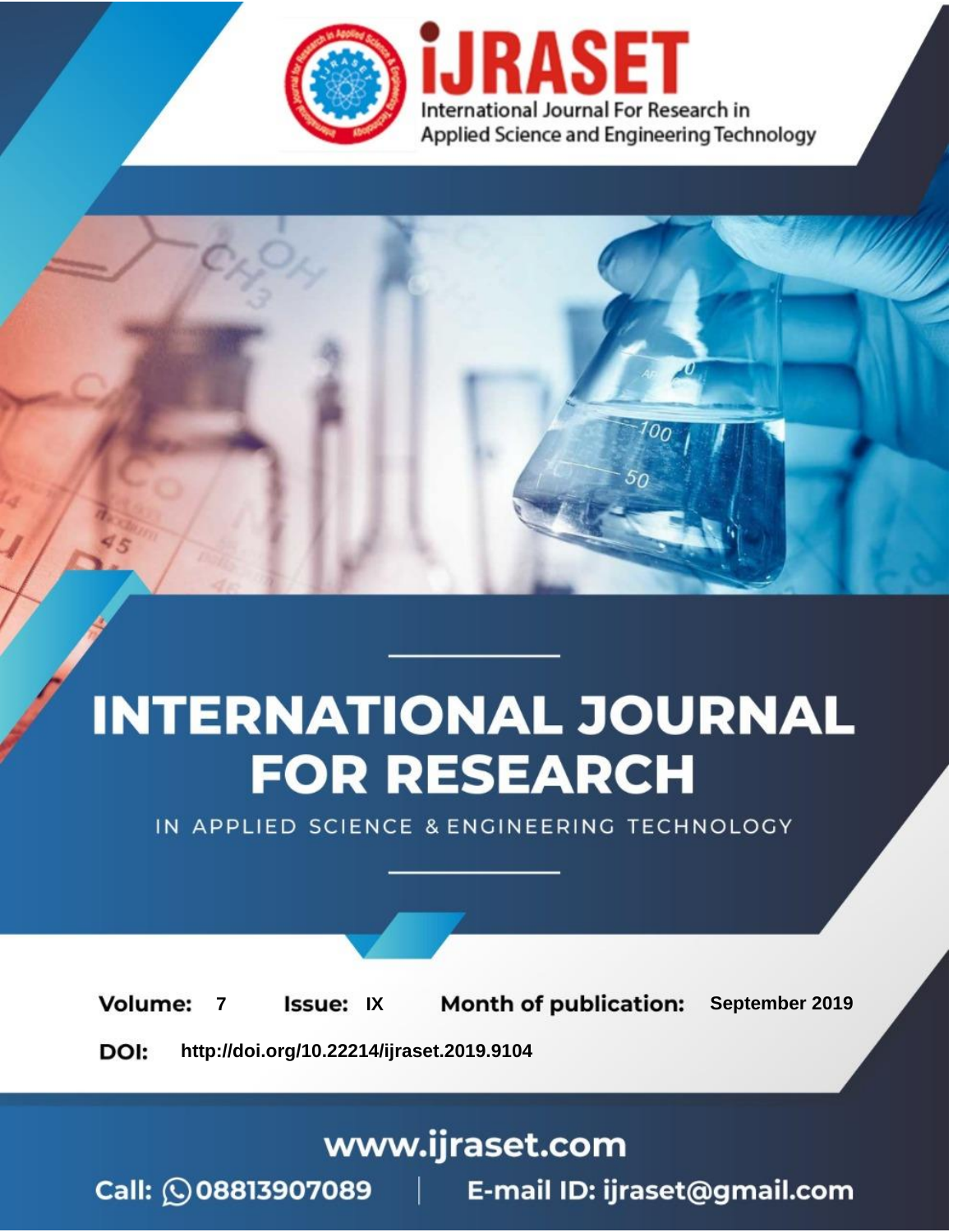### **A Study on Investment Attitude towards Government Schemes**

Chinala Rajanikanth

*Student, MBA Department, ANURAG GROUP OF INSTUTIONS*

*Abstract: The study discusses about the behavior of investors towards the various investment alternatives towards government schemes with special reference to bogaram and jamilapet villages. The sampling method used was the convenient sampling method with sample size as 90. The tool used for data collection is questionnaire. The tools used for the purpose of analysis are simple percentage analysis & ranking method.*

*It is concluded from the study that the investors are monitoring their investments on a monthly basis. The prime most important objective of the sample investors is return factor. The investors are making their investments on a medium term basis. The sample investors are considering liquidity as the important factor before making their investments. The front runner for the investors to make their investment is friends.*

*The respondents had chosen chit funds as their first preference The second place is occupied by others like financing and followed by bank deposits. The fourth, fifth & sixth places are occupied by government schemes, tax sheltered schemes & life insurance respectively.*

#### **I. INTRODUCTION**

The Ministry of Human Resource Development (MHRD) has launched a programme called Unnat Bharat Abhiyan with an aim to connect institutions of higher education, including Indian Institutes of Technology (IITs), National Institutes of Technology (NITs) and Indian Institutes of Science Education & Research (IISERs) etc. with local communities to address the development challenges through appropriate technologies.

Presently, 70% of the population in India lives in rural areas engaged in agrarian economy with agriculture and allied sector employing 51% of the total work force but accounting for only 17% of the country's GDP.

There are huge developmental disconnects between the rural and urban sectors such as inequity in health, education, incomes and basic amenities as well as employment opportunities - all causing great discontent and large-scale migration to urban areas. The imperatives of sustainable development, which are being felt more and more acutely all over the world, also demand eco-friendly development of the villages and creation of appropriate employment opportunities locally. Increasing urbanization is neither sustainable nor desirable.

So far, our professional higher education institutions have largely been oriented to cater to the mainstream industrial sector and, barring a few exceptions, have hardly contributed directly to the development of the rural sector. Unnat Bharath Abhiyan (UBA) is a much needed and highly challenging initiative in this direction.

#### *A. History*

The conceptualization of Unnat Bharat Abhiyan started with the initiative of a group of dedicated faculty members of Indian Institute of Technology (IIT) Delhi working for long in the area of rural development and appropriate technology.

The concept was nurtured through wide consultation with the representatives of a number of technical institutions, Rural Technology Action Group (RUTAG) coordinators, voluntary organizations and government agencies, actively involved in rural development work, during a National workshop held at IIT Delhi in September 2014. Council sponsored the workshop for Advancement of People's Action and Rural Technology (CAPART), Ministry of Rural Development, Govt. of India. The Ministry of Human Resource Development (MHRD) formally launched the program in presence of The President of India on 11th November, 2014.

#### *B. Vision*

Unnat Bharat Abhiyan is inspired by the vision of transformational change in rural development processes by leveraging knowledge institutions to help build the architecture of an Inclusive India.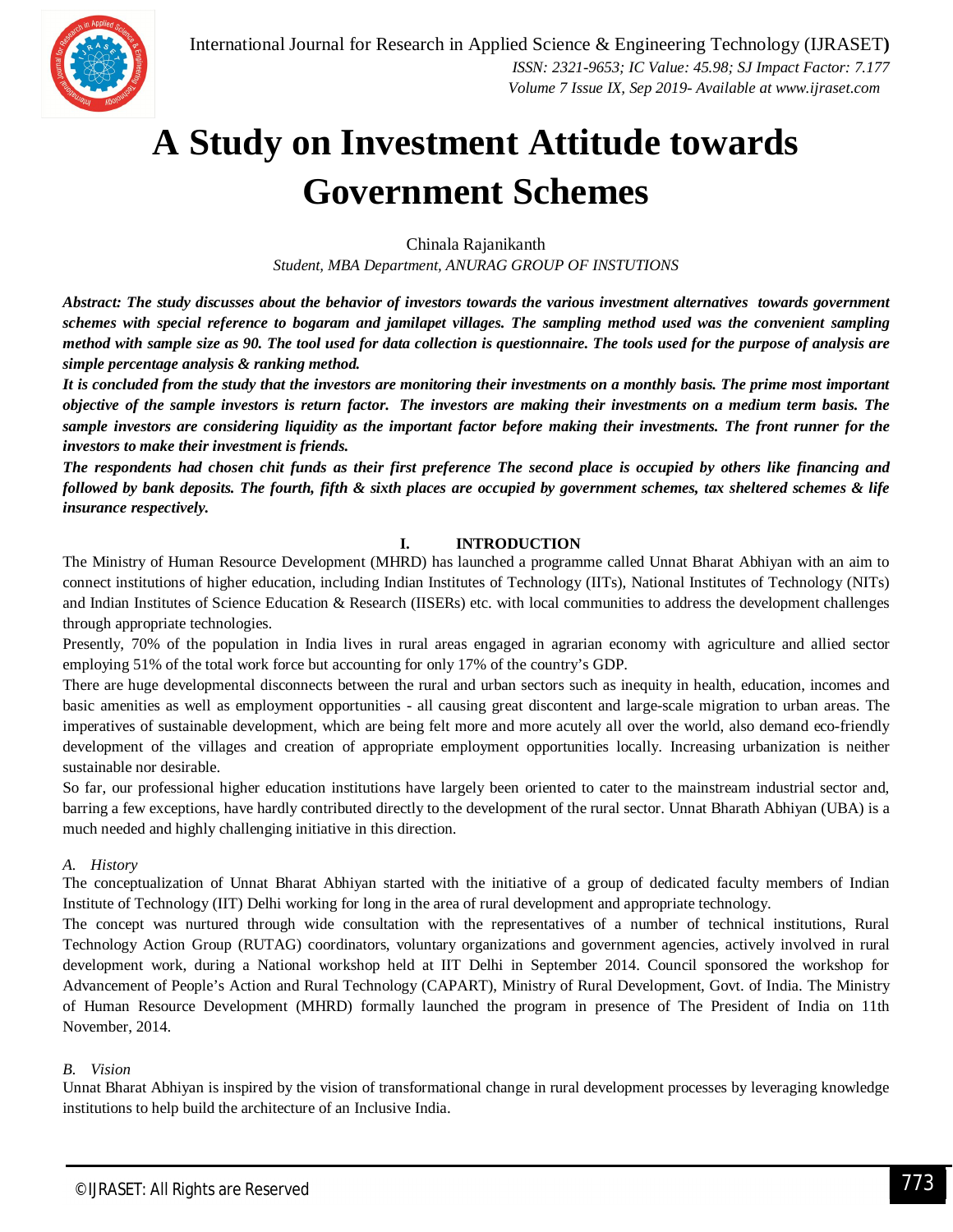

#### International Journal for Research in Applied Science & Engineering Technology (IJRASET**)**

 *ISSN: 2321-9653; IC Value: 45.98; SJ Impact Factor: 7.177 Volume 7 Issue IX, Sep 2019- Available at www.ijraset.com*

- *C. Objectives of the Study*
- *1)* To examine the investor behavior towards the various investment alternatives with special reference to villages.
- *2)* To Study Whether the people are investing in Government schemes or private investment.
- *3*) To Study the factors influencing the investor to invest in various investment alternatives.
- *4)* To Identify and analyses the impact of government schemes in investing.
- *5)* To identify the extent of awareness among investors regarding government schemes.

#### *D. Scope of the Study*

The Study provides an insight to understand the behavior of the investor towards the Government schemes and private investments alternatives with respect to the two village's i.eBogaram and Jamilapet.

#### *E. Limitations*

- *1*) Sample size is taken only 50 & 40 for two village's i.eBogaram 50 & Jamilapet-40.
- *2)* Sampling is restricted to only two villages.
- *3)* Most of the people are not disclosing their data

#### *F. Need of the Study*

- *1)* To understand the investment alternatives used by the rural people.
- *2)* Make them aware regarding the government alternative investment schemes.
- *3)* To know about how they are utilizing the Government schemes.
- *4)* To make them aware benefits of government schemes.

#### *G. Research Methodology*

The Study is descriptive in nature. The methodology of the present study is outlined here under.

- *1) Population:* Population for selecting sampling units of the study includes the investors of the Bogaram and Jamilapet village. Size of the population is 500 here population is number of houses in a village
- *2) Sampling Technique:* Bogaram & Jamilapet is the geographical region selected for conducting the research work. The Sampling technique was the "convenient sampling method". The sample size is 50 and 40.
- *3) Source of Data Collection:* The Source of data collection is primary in nature for collecting data from the sample respondents the questionnaire was used.

#### **II. REVIEW OF LITERATURE**

- *1) Jamunarani (2009):* Reported that over 14 million KCCs have been issued across India. The scheme has been implemented in all the states and union territories by 27 public sector banks (PSBs), 373 district central cooperative banks (DCCBs) and 196 Regional Rural Banks (RRBs). Amir Sam Antara (2010) mentioned that the introduction of a new credit product called Kissan Credit Card (KCC) in 1998-99 with three different sub-limits viz. production, assets maintenance and consumption needs is a step in this direction to address the challenge. Barik (2010) stated that realizing the importance of enhancement of flow of credit to the rural sector and reduction of the dependence of farmers on non-institutional sources of credit, NABARD introduced Kissan Credit Card (KCC) scheme.
- *2) Uppal and Juneja (2012):* Found that commercial banks are most successful in fulfilling the objectives of NABARD followed by regional rural banks. Co-operative banks are not successful in achieving their objectives and thus are not serving the agriculture, the farmers and the nation.
- *3) Rajamohan and Subhas (2014):* Highlighted certain operational issues, mainly pertaining to the Agency-wise and Period wise progress of KCC and Kissan Credit Card Scheme.
- *4) Brahma Bhatt, P.S Raghu Kumari, and Dr. Shamira Malekar:* In this study they analyzed the investor behavior and their preferences. The objectives for their study were to understand about various investment avenues available in the market, to understand the pattern of investors while making the investments, & to find out the factors that investors consider before investing.
- *5)* A study of investor behavior on investment avenues in Mumbai Fenil was undertaken by Brahma Bhatt, P.S Raghu Kumari, and Dr. Shamira Malekar. In this study they analyzed the investor behavior and their preferences. The objectives for their study were to understand about various investment avenues available in the market, to understand the pattern of investors while making the investments, & to find out the factors that investors consider before investing. Through their study it was revealed that people like to invest in stock market. The percentage of income they make as investment depend on their annual income.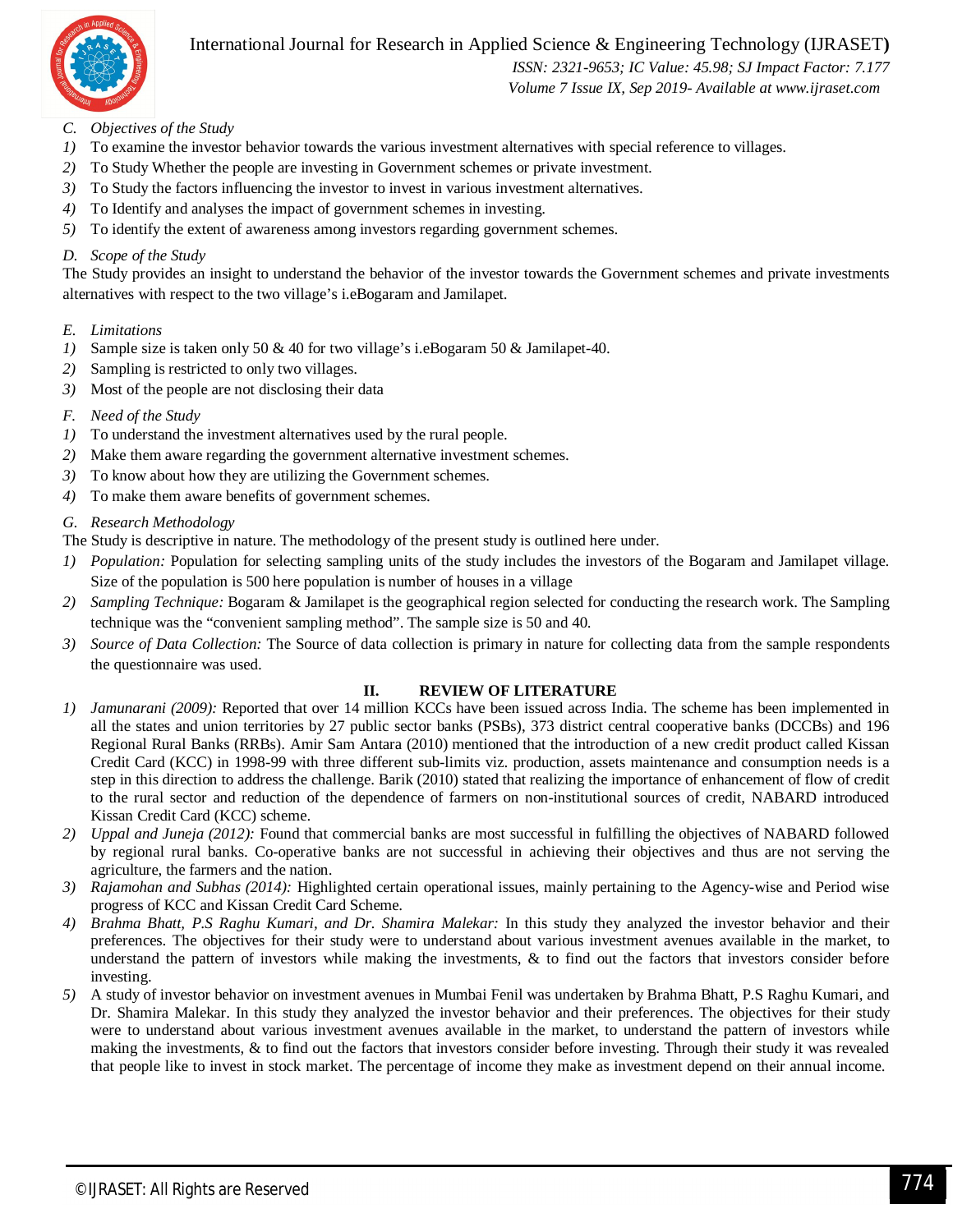

 *ISSN: 2321-9653; IC Value: 45.98; SJ Impact Factor: 7.177 Volume 7 Issue IX, Sep 2019- Available at www.ijraset.com*

- *A. To the Selected Government Investment Schemes*
- *1)* Pradhan Mantri Suraksha Bima Yojana
- *2)* Atal Pension Yojana
- *3)* Pradhan Mantri Jan Dhan Yojana
- *4)* Pradhan Mantri Jivan Jyothi Bima Yojana
- *5)* Kissan Credit Card

#### *B. Overall Interpretation*

The tools used for analyzing are as follows

*1) Percentage Analysis:* Percentage method refers to a specified kind which is used in making comparison between two or more series of data. Percentages are based on descriptive relationship. It compares the relative items. Since the percentage reduces everything to a common base and thereby allow meaning comparison.

 $Percentage = Number of respondents$ 

----------------------- x 100

#### Total no of respondents

- *2) Ranking Method:* The ranking method was conducted to find out preference of investors regarding the various investment alternatives and to find their prime objective for making investment.
- *a*) By using the above graphs, it was analyzed that most of the respondents are investing in chit funds i.e. 68.8% and followed by others like financing etc. i.e. 14.3% this we can find in the table no 4
- *b)* It was analyzed that most of the respondents are investing in private investments rather than government schemes because of liquidity i.e. whenever they want, they can withdraw the money
- *c)* Factors influencing to invest various investment alternatives are income, future security, liquidity and return
- *d*) Most of the people are not willing to invest in government schemes because there is no proper knowledge regarding government schemes it impacts the investment in government schemes
- *e)* Awareness of government schemes among respondents are they know the government schemes but they don't know terms and conditions related to the investment

#### *A. Findings*

#### **III. FINDINGS AND CONCLUSION**

- *1)* The majority of the respondents use borrowed fund.
- *2)* The bulk of the respondents save forty sixth of their financial gain.
- *3)* The front runners for many of the respondent's square measure friends.
- *4)* The majority of the respondent's square measure medium term investors.
- *5)* The bulk of the respondents take into account liquidity because the vital issue before finance.
- *6)* The bulk of the respondents take into account come because the vital investment objective.
- *7)* The bulk of the respondents monitor their investments monthly.
- *8)* The majority of the respondents take the recommendation of the brokers.
- *9)* The respondents had chosen tab funds as their 1st preference the second place is occupied by others like finance etc. followed by bank deposits. The fourth, fifth & sixth places square measure occupied by life assurance, government schemes & gold severally.
- *10)* The respondents had chosen hedging against inflation as their 1st preference. The second place is occupied by safety of principal followed by liquidity. The fourth fifth & sixth places square measure occupied by come, retirement advantages and risk severally.
- *11)* 70% of the population belongs to the cohort thirty to 50years.
- *12)* 93.5% of the population square measure male and rest square measure feminine.
- *13)* 42.9% of the population depends on the agriculture.
- *14)* More than five hundredth of the population having family size is four.
- *15)* 44.2%of the population having agriculture financial gain.
- *16)* 42.9% of the population having financial gain of self- employment.
- *17)* 48.1%of the population having monthly financial gain of 20000 to 40000.
- *18)* 93.5%population having their monthly savings.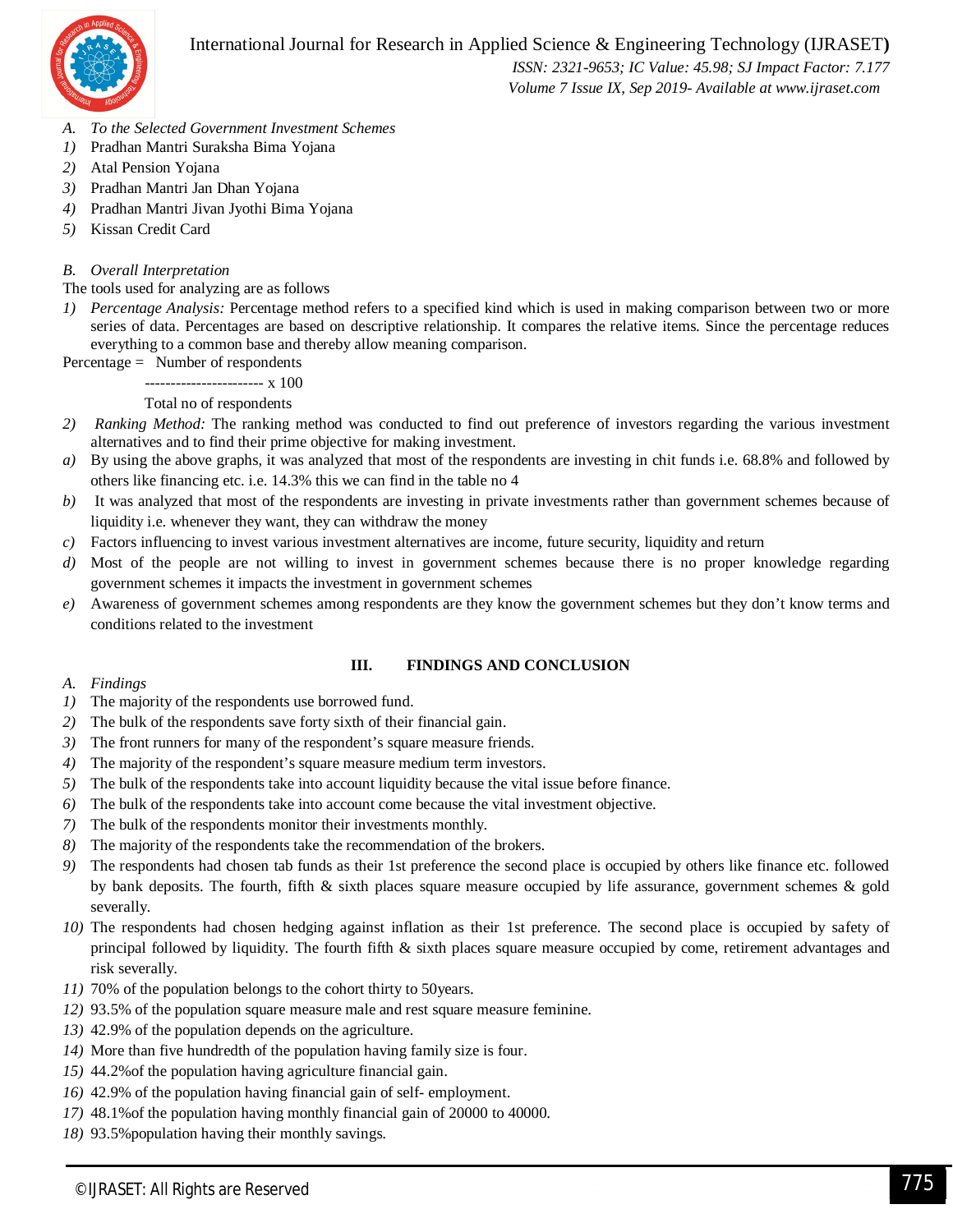International Journal for Research in Applied Science & Engineering Technology (IJRASET**)**



 *ISSN: 2321-9653; IC Value: 45.98; SJ Impact Factor: 7.177 Volume 7 Issue IX, Sep 2019- Available at www.ijraset.com*

- *19)* 68.8% of the population invest within the tab funds.
- *20)* 81.8% of the population attentive to the PMJDY.
- *21)* 96%of the population invest but 100% of their financial gain in PMJDY.
- *22)* 76.6%% of the population attentive to the PMSBY.
- *23)* 87.5%of the population invest but 100% of their financial gain in PMSBY.
- *24)* 72.7% of the population attentive to the APY.
- *25)* 95%of the population invest but 100% of their financial gain in APY.
- *26)* 70% of the population aren't availed the power of Kissan Mastercard.
- *27)* 30%of the population availed to the extent of but 100% of their financial gain.
- *28)* 74% of the population attentive to the PMJJBY.
- *29)* 87.5%of the population invest but 100% of their financial gain in PMJJBY.
- *30)* Most of the population aren't sharing the data properly.
- *31)* Responses for the govt. schemes investment square measure solely few from the whole respondents which means remaining aren't finance within the government schemes.

#### *B. Suggestions*

- *1)* From the findings it's inferred that the investors square measure observance their investments on a monthly basis. It's counselled that the investors will monitor their investments inside little intervals.
- *2)* The bulk of the investors take into account come back because the major investment objectives. Rather they will focus on different investment objectives like safety of principal, retirement edges & to hedge against inflation.
- *3)* It's inferred from the study that the bulk of the investors square measure medium term investors. they will even watch the market movements for an extended amount of your time to reap a lot of edges.
- *4)* Instead of considering liquidity because the most vital issue before finance, they will concentrate different factors additionally.
- *5)* The bulk of the respondents use borrowed funds. Instead they will use their own fund to get a lot of edges.

#### *C. Conclusion*

It is concluded from the study that the investors are monitoring their investments on a monthly basis. The prime most important objective of the sample investors is return factor.

The investors are making their investments on a medium-term basis. The sample investors are considering liquidity as the important factor before making their investments. The front runner for the investors to make their investment is friends.

Most of the population believe that chit funds highly liquid whenever they want to withdraw they can so they are likely to invest more chit funds as a primary preference, Second preference given to the others like financing etc., third bank deposits , fourth place for the government schemes & insurance and last place for the gold ornaments.

#### **BIBLIOGRAPHY**

#### Text Books

- [1] Punithavathy Pandian, Security Analysis and Portfolio Management, Vikas Publishing House, New Delhi, 2011
- [2] Brahmabatt, P.S Raghu Kumari & Dr. ShamiraMalekar, "A Study of Investor Behavior on Investment Avenues in Mumbai Fenil", TRANS Asian Journal of Marketing & Management Research Vol.1 Issue 1, September 2012, ISSN (online)
- [3] N. Geetha & Dr. M. Ramesh, "A Study on People's Preferences in Investment Behavior ", IJEMR November 2011-Vol 1 Issue 6 Online ISSN 2249 2585 - Print - ISSN 2249 – 8672
- [4] Dr. Sarita Bahl, "Investment Behaviorof Working Women of Punjab", APJEM ArthPrabhand: A Journal of Economics and Management, Vol.1 Issue 6, September 2012, ISSN 2278 – 0629
- [5] Meenakshi Chaturvedi & Shruti Khari, "Study of Saving Pattern and Investment Preferences of Individual Household inIndia", International Journal of Research in Commerce & Management, volume no. 3 (2012), issue no. 5 (MAY) ISSN 0976-2183
- [6] Central Statistical Organization, India

Weblinks

- [1] https://in.search.yahoo.com/yhs/search?hspart=pty&hsimp=yhs-pty\_extension&p=pmjdy&param2=c074e58f-
- [2] www.mapsofindia.com/my-india/government/pradhan.
- [3] npscra.nsdl.co.in/nsdl/scheme-details/APYScheme
- [4] www.mapsofindia.com/my-india/government/pradhan
- [5] https://shodhgangotri.inflibnet.ac.in/bitstream/123456789/2774/3/03\_%20literature%20review.pdf